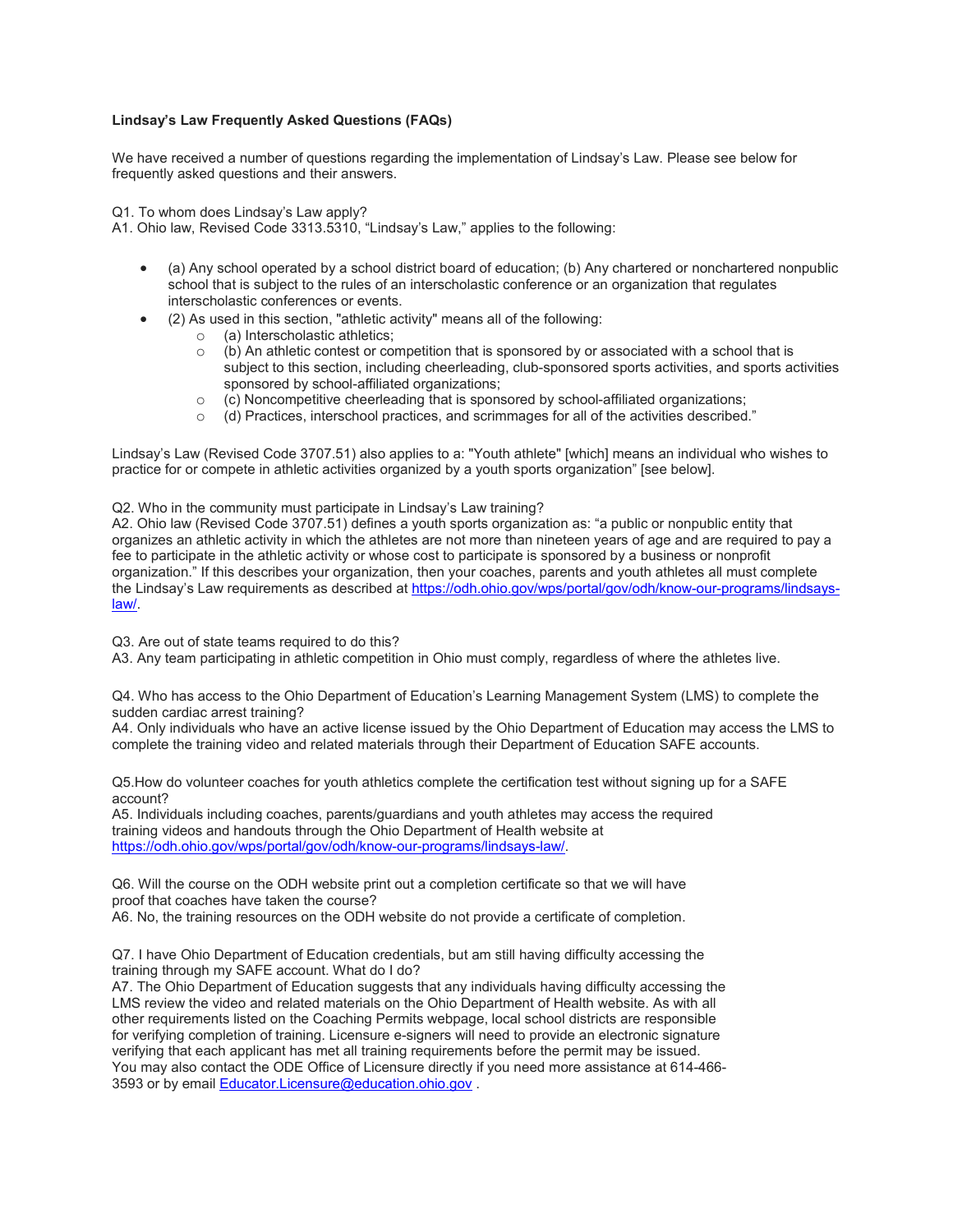Q8. What are the training requirements for scholastic coaches?

A8. Ohio law (Revised Code 3313.5310) states: "No individual shall coach an athletic activity unless the individual has completed, on an annual basis, the sudden cardiac arrest training course approved by the department of health."

The approved training includes (1) viewing the coach video and (2) reading the coach handout found at [https://odh.ohio.gov/wps/portal/gov/odh/know-our-programs/lindsays-law/.](https://odh.ohio.gov/wps/portal/gov/odh/know-our-programs/lindsays-law/) Training must be completed annually. While the handouts and training videos for parents/youth athletes and coaches are similar, they are not identical. The resources for the coaches include the information shared with the parents/youth athletes and include responsibilities of the coaches.

Q9. What are the training requirements for community youth sports organization coaches? A9. Ohio law (Revised Code 3707.58) for youth sports organizations states: "No individual shall coach an athletic activity organized by a youth sports organization unless the individual has completed, on an annual basis, the sudden cardiac arrest training course approved by the department of health."

The approved training includes (1) viewing the coach video and (2) reading the coach handout found at [https://odh.ohio.gov/wps/portal/gov/odh/know-our-programs/lindsays-law/.](https://odh.ohio.gov/wps/portal/gov/odh/know-our-programs/lindsays-law/) Training must be completed annually. While the handouts and training videos for parents/youth athletes and coaches are similar, they are not identical. The resources for the coaches include the information shared with the parents/youth athletes and also include responsibilities of the coaches.

Q10. How often each year must a parent and youth athlete complete the training?

A10. Ohio law (Revised Code 3313.5310) for scholastic parents/youth athletes states: "A completed form shall be submitted each school year …for each athletic activity in which the student participates in an athletic activity." Please note: effective September 29, 2017, a completed form shall be submitted each school year as defined in 3313.62 of the Revised Code, in which the student participates in an athletic activity. Ohio law (Revised Code 3707.58) for youth sports organization parents/youth athletes states: "A completed form shall be submitted each calendar year for to each youth sports organization that organizes an athletic activity in which the youth athlete participates." Please note: effective September 29, 2017, a completed form shall be submitted each calendar year to each youth sports organization that organizes an athletic activity in which the youth athlete participates.

Q11. Who collects and holds the signed forms?

A11. The school or youth sports organization is responsible for documenting that all coaches, parents and youth athletes have complied with the requirements of Lindsay's Law. They are not to be submitted to the Ohio Department of Health.

Q12. Can we use electronic signatures?

A12. Ohio law (Revised Code 1306.06) states: "If a law requires a signature, an electronic signature satisfies the law."

Q13. The video for the course does not appear to be closed captioned. Will the video be provided in other languages?

A13. YouTube will automatically caption the video. When you click on the link and the video starts playing, look in the lower right corner of the player and click on the "cc" button and it automatically starts the closed caption. If you prefer to view the closed caption in a language other than English, click on the settings icon on the YouTube video and click on the Subtitles/CC link. This will generate a list of languages from which you may choose. Lindsay's Law handouts are available in English only.

Q14. Do the coaches have an obligation to learn the medical histories of the players? A14. Lindsay's Law does not require coaches to obtain the medical histories of youth athletes and/or their family members. If coaches become aware of warning signs of sudden cardiac arrest, then they must remove the youth from participation and refer the youth athlete and family to be cleared for participation.

Q15. Are community youth athletic programs required by Lindsay's Law to have an AED at their site? A15. Lindsay's Law does not have requirements for AEDs.

Q16. Is there any clarification you can provide on how to deal with the young children and this law? A16. Ohio law (Revised Code 3707.58) states that Lindsay's Law applies to youth sports organizations defined in